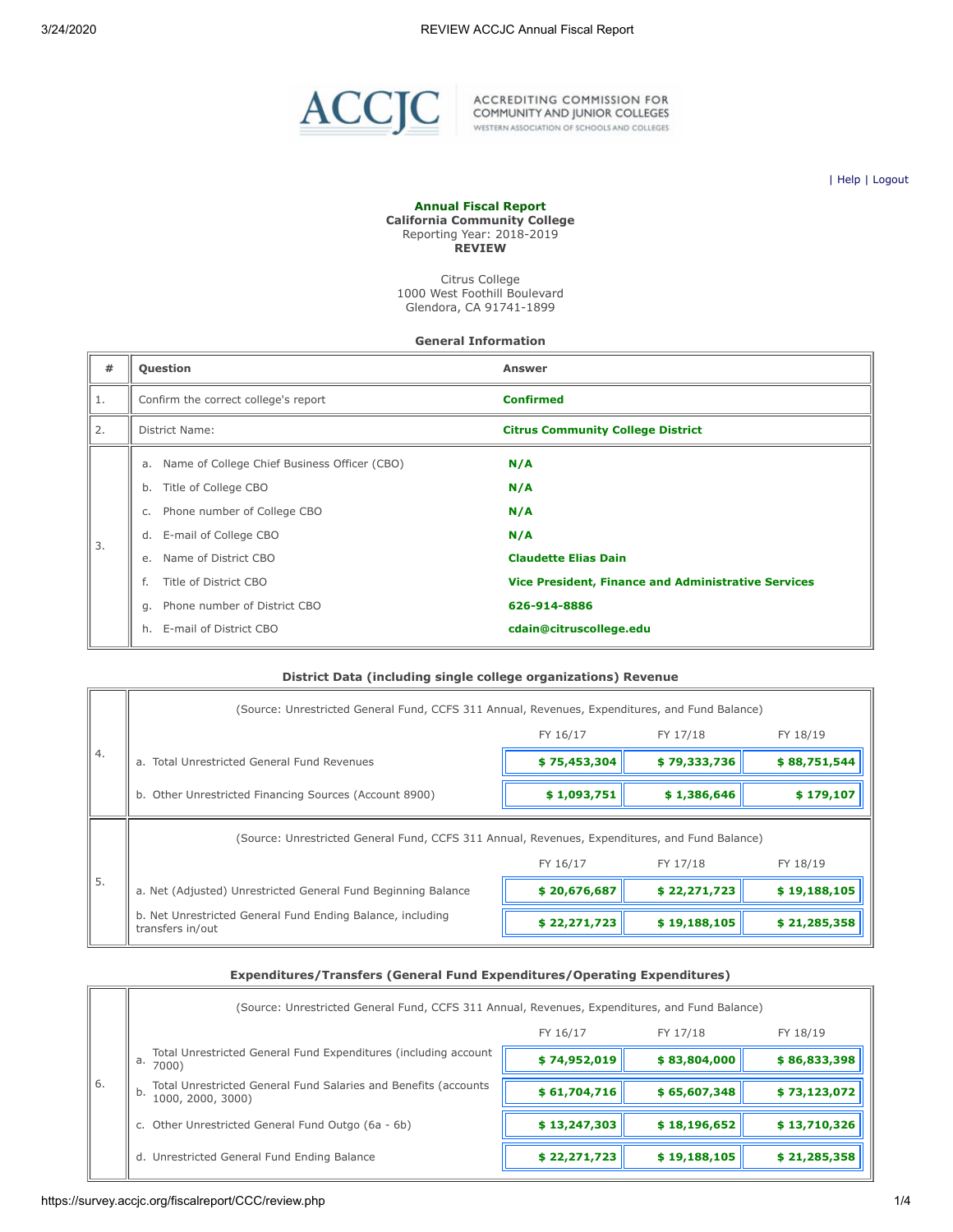|     |                                                                                                                                 | FY 16/17  | FY 17/18  | FY 18/19  |
|-----|---------------------------------------------------------------------------------------------------------------------------------|-----------|-----------|-----------|
| 7.  | Did the District borrow funds for cash flow purposes?                                                                           | <b>No</b> | <b>No</b> | <b>No</b> |
|     | <b>Total Borrowing</b>                                                                                                          | FY 16/17  | FY 17/18  | FY 18/19  |
| 8.  | a. Short-Term Borrowing (TRANS, etc)                                                                                            | \$0       | \$0       | \$0       |
|     | Long Term Borrowing (COPs, Capital Leases, other long-term<br>b.<br>borrowing):                                                 | \$0       | \$0       | \$0       |
|     |                                                                                                                                 | FY 16/17  | FY 17/18  | FY 18/19  |
|     | Did the district issue long-term debt instrumentsor other new<br>a.<br>borrowing (not G.O. bonds) during the fiscal year noted? | <b>No</b> | <b>No</b> | <b>No</b> |
| 9.  | b. What type(s)                                                                                                                 | N/A       | N/A       | N/A       |
|     | c. Total amount                                                                                                                 | \$0       | \$0       | \$0       |
|     |                                                                                                                                 | FY 16/17  | FY 17/18  | FY 18/19  |
| 10. | Debt Service Payments (General Fund/Operations)                                                                                 | \$0       | \$0       | \$0       |

# **Other Post Employment Benefits (OPEBs)**

|     | (Source: Most recent GASB 74/75 OPEB Actuarial Report)                                                        | FY 18/19               |              |              |
|-----|---------------------------------------------------------------------------------------------------------------|------------------------|--------------|--------------|
|     | a. Total OPEB Liability (TOL) for OPEB                                                                        | \$16,836,217           |              |              |
|     | b. Net OPEB Liability (NOL) for OPEB                                                                          | \$2,238,573            |              |              |
| 11. | c. Funded Ratio [Fiduciary Net Position (FNP/TOL)]                                                            | 86.7 %                 |              |              |
|     | d. NOL as Percentage of OPEB Payroll                                                                          | 4.46 %                 |              |              |
|     | e. Service Cost (SC)                                                                                          | \$1,065,738            |              |              |
|     | Amount of Contribution to Annual Service Cost, plus any<br>f.<br>additional funding of the Net OPEB Liability | \$1,364,793            |              |              |
| 12. | Date of most recent GASB 74/75 OPEB Actuarial Report - use<br>valuation date (mm/dd/yyyy)                     | 06/30/2018             |              |              |
|     | a. Has an irrevocable trust been established for OPEB liabilities?                                            | <b>Yes</b><br>FY 16/17 | FY 17/18     | FY 18/19     |
| 13. | b. Amount deposited into OPEB Irrevocable Reserve/Trust                                                       | \$0                    | \$1,000,000  | \$0          |
|     | Amount deposited into non-irrevocable Reserve specifically for<br>C.<br>OPEB                                  | \$1,162,596            | \$2,023,086  | \$2,414,828  |
|     | d. OPEB Irrevocable Trust Balance as of fiscal year end                                                       | \$12,499,668           | \$13,935,728 | \$14,597,644 |

### **Cash Position**

|      |                                                                                                                  | FY 16/17     | FY 17/18     | FY 18/19     |
|------|------------------------------------------------------------------------------------------------------------------|--------------|--------------|--------------|
| -14. | Cash Balance at June 30 from Annual CCFS-311 Report (Combined<br>Balance Sheet Total accounts 9100 through 9115) | \$23,100,903 | \$27,951,923 | \$29,413,494 |
| 15   | Does the district prepare cash flow projections during the year?                                                 | Yes          |              |              |

#### **Annual Audit Information**

51 I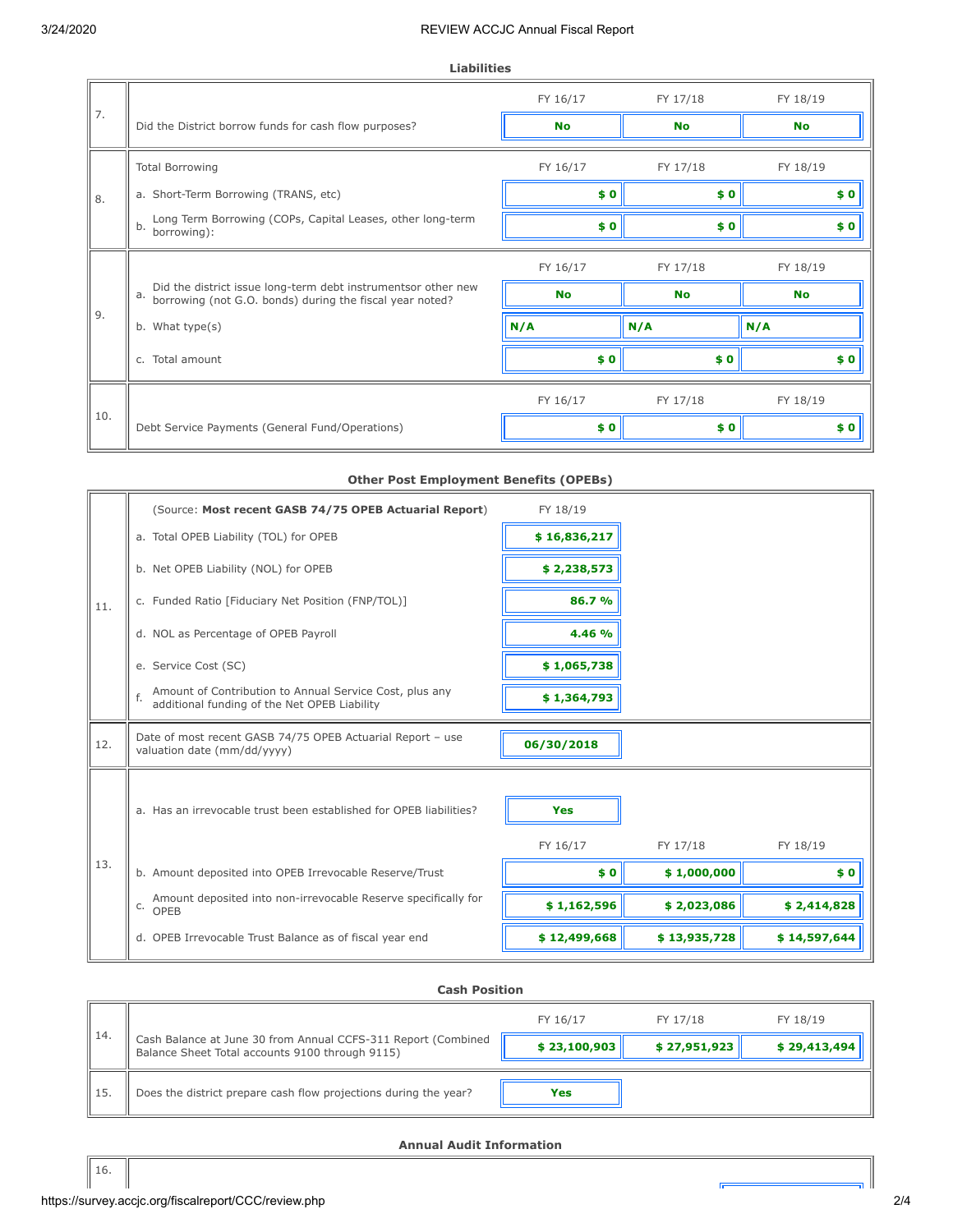# 3/24/2020 REVIEW ACCJC Annual Fiscal Report

| Date annual audit report for fiscal year was electronically submitted to accic.org, along with the institution's $\ $ | 12/12/2019 |
|-----------------------------------------------------------------------------------------------------------------------|------------|
| response to any audit exceptions (mm/dd/yyyy)                                                                         |            |
|                                                                                                                       |            |

**NOTE:** Audited financial statements are due to the ACCJC no later than 4/3/2020. A multi-college district may submit a single district audit report on behalf of all the colleges in the district. Summarize Material Weaknesses and Significant Deficiencies from the annual audit report (enter n/a if not applicable):

| 17. | FY 16/17 | Allowable Costs - The annual audit noted one finding related to personnel costs charged to the Preparing<br>Tomorrow's Teachers Today Through Technology (PT5) federal program. In response, the District<br>removed the questioned personnel costs from the program and strengthened its internal policies and<br>procedures, in conjunction with grant program managers, to ensure the timely review of all positions and<br>activities charged to grant programs. |  |
|-----|----------|----------------------------------------------------------------------------------------------------------------------------------------------------------------------------------------------------------------------------------------------------------------------------------------------------------------------------------------------------------------------------------------------------------------------------------------------------------------------|--|
|     | FY 17/18 | N/A                                                                                                                                                                                                                                                                                                                                                                                                                                                                  |  |
|     | FY 18/19 | N/A                                                                                                                                                                                                                                                                                                                                                                                                                                                                  |  |

#### **Other District Information**

|     |                                                                                                                                                  | FY 16/17 | FY 17/18 | FY 18/19  |  |  |
|-----|--------------------------------------------------------------------------------------------------------------------------------------------------|----------|----------|-----------|--|--|
| 18. | Final Adopted Budget - budgeted Full Time Equivalent Students<br>(FTES) (Annual Target)<br>a.                                                    | 12,114   | 12,020   | 12,023    |  |  |
|     | Actual Full Time Equivalent Students (FTES) from Annual CCFS<br>b.<br>320                                                                        | 11,801   | 12,014   | 11,377    |  |  |
|     |                                                                                                                                                  | FY 16/17 | FY 17/18 | FY 18/19  |  |  |
| 19. | Number of FTES shifted into the fiscal year, or out of the fiscal year                                                                           |          | 187      | $-187$    |  |  |
|     | a. During the reporting period, did the district settle any contracts with employee bargaining units?                                            |          |          | <b>No</b> |  |  |
|     | b. Did any negotiations remain open?<br>No                                                                                                       |          |          |           |  |  |
| 20. | Describe significant impacts of settlements. If any negotiations remain open over one year, describe length of negotiations, and<br>C.<br>issues |          |          |           |  |  |
|     | N/A                                                                                                                                              |          |          |           |  |  |

### **College Data**

|     | NOTE: For a single college district the information is the same that was entered into the District section of the report.                                          |                  |                  |                  |
|-----|--------------------------------------------------------------------------------------------------------------------------------------------------------------------|------------------|------------------|------------------|
| 21. |                                                                                                                                                                    | FY 16/17         | FY 17/18         | FY 18/19         |
|     | Final Adopted Budget - budgeted Full Time Equivalent Students<br>a.<br>(FTES) (Annual Target)                                                                      | 12,114           | 12,020           | 12,023           |
|     | Actual Full Time Equivalent Students (FTES) from Annual CCFS<br>b.<br>320                                                                                          | 11,801           | 12,014           | 11,377           |
|     |                                                                                                                                                                    | FY 16/17         | FY 17/18         | FY 18/19         |
| 22. | Final Unrestricted General Fund allocation from the District (for<br>Single College Districts, use the number in 4a.)                                              | \$75,453,304     | \$79,333,736     | \$88,751,544     |
|     |                                                                                                                                                                    | FY 16/17         | FY 17/18         | FY 18/19         |
| 23. | Final Unrestricted General Fund Expenditures (for Single College<br>Districts, use the number in 6a.)                                                              | \$74,952,019     | \$83,804,000     | \$86,833,398     |
| 24. |                                                                                                                                                                    | FY 16/17         | FY 17/18         | FY 18/19         |
|     | Final Unrestricted General Fund Ending Balance (for Single College<br>Districts, use the number in 6d.)                                                            | \$22,271,723     | \$19,188,105     | \$21,285,358     |
|     |                                                                                                                                                                    | FY 16/17         | FY 17/18         | FY 18/19         |
| 25. | What percentage of the Unrestricted General Fund prior year<br>Ending Balance did the District permit the College to carry forward<br>into the next year's budget? | 100 %            | 100 %            | 100 %            |
| 26. |                                                                                                                                                                    | Cohort Year 2014 | Cohort Year 2015 | Cohort Year 2016 |

# https://survey.accjc.org/fiscalreport/CCC/review.php 3/4

╦